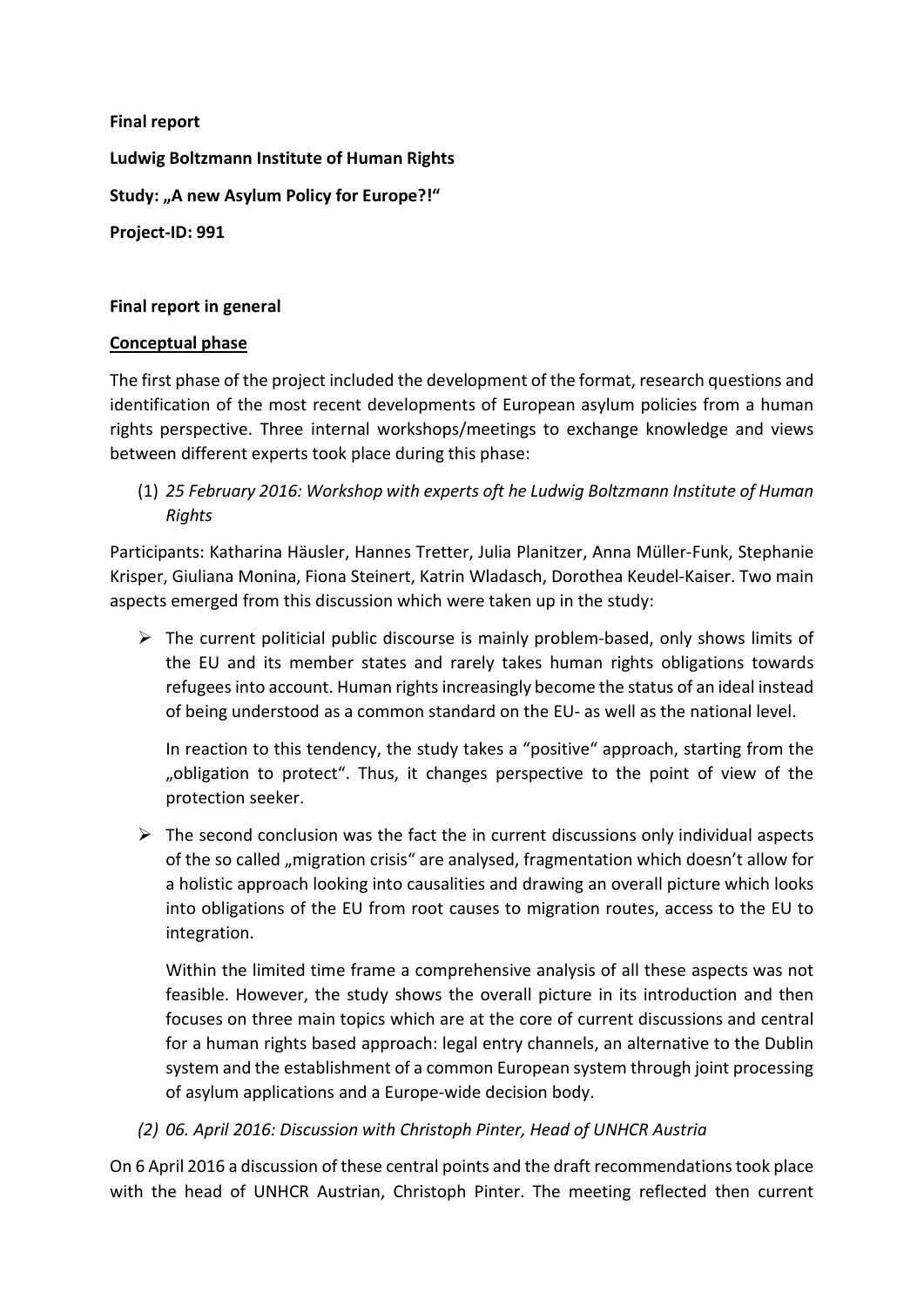developments such as the EU-Turkey-Deal, UNHCR's role in the so called "hotspots" considering the fact that they had developed into detention facilities and the impact of further restrictions of Austrian asylum laws. Alternatives where discussed, specifically focusing on legal access, "responsibility sharing mechanisms" among the EU member states and a strenghtened role of EASO in supporting them.

(3) 12 April 2016: Feedback session with Manfred Nowak, director of the Ludwig Boltzmann Institute of Human Rights

Central topic of this discussion was the question of a common supranational European asylum authority and a Europe-wide asylum status allowing for free choice of residence for refugees, compensation between member stated being organised via an EU fund.

Based on literature research and the extensive discussions mentioned above the first draft of the study was presented to a focus group of invited experts.

# Focus Group Discussion, 26 April 2016, 13:30-17:30

Exchange with external experts for the purpose of additional input and feedback took place in the format of a focus group discussion, bringing together experts from theory and practise, facilitated by the BIM researcher Katrin Wladasch. The format was chosen to allow for a focused, non-polarised and facts-based and results-oriented exchange (as opposed to a most likely more emotional public discussion). The results were taken up in the study and this way disseminated to the public. Participants were: Wolfgang Bogensberger (European Commission - Representation in Austria), Ulrike Brandl (Department of International Law, University of Salzburg), Torsten Moritz (Executive Secretary, Churches' Commission for Migrants in Europe CCME, Brüssel), Kris Pollet (Senior Legal and Policy Officer, European Council on Refugees and Exiles ECRE, Brüssel), Violeta Moreno-Lax (EU Asylum Law Coordinator, Refugee Law Initiative, University of London), Bernhard Schneider (Head of Migration and Legal Affairs, Austrian Red Cross, Vienna), Adriano Silvestri (Head of Section Asylum, Migration, Border, European Agency for Fundamental Rights, Vienna), Philipp Sonderegger (human rights consultant, Vienna), Bettina Scholdan (human rights consultant, Wien, co-author) and Shana Kaninda (Senior Policy Officer, UNHCR Office for Europe, Brussels). Further participating study authors: Giuliana Monina and Dorothea Keudel-Kaiser. Katharina Glawischnig of the Austrian NGO Asylkoordination unfortunately had to cancel last minute.

The discussion identified the following focus points with particular human rights relevance: differences in the implementation of the EU asylum acquis and models how these could be harmonised, such as joint processing,  $a$  – controversially discussed – EU asylum authority and a uniform asylum status.

Participants emphasized the importance of involving civil society in all areas of asylum policy, amongst others by models of *private sponsorship*, already established in other countries (e.g. Canada, resettlement-programme). Strengthening of family reunification mechanisms was mentioned as being of specific importance in future developments.

As follow-up to the focus group discussion results were incorporated in the study draft, the final version was copy-edited and proof-read and prepared for printing. In parallel, a folder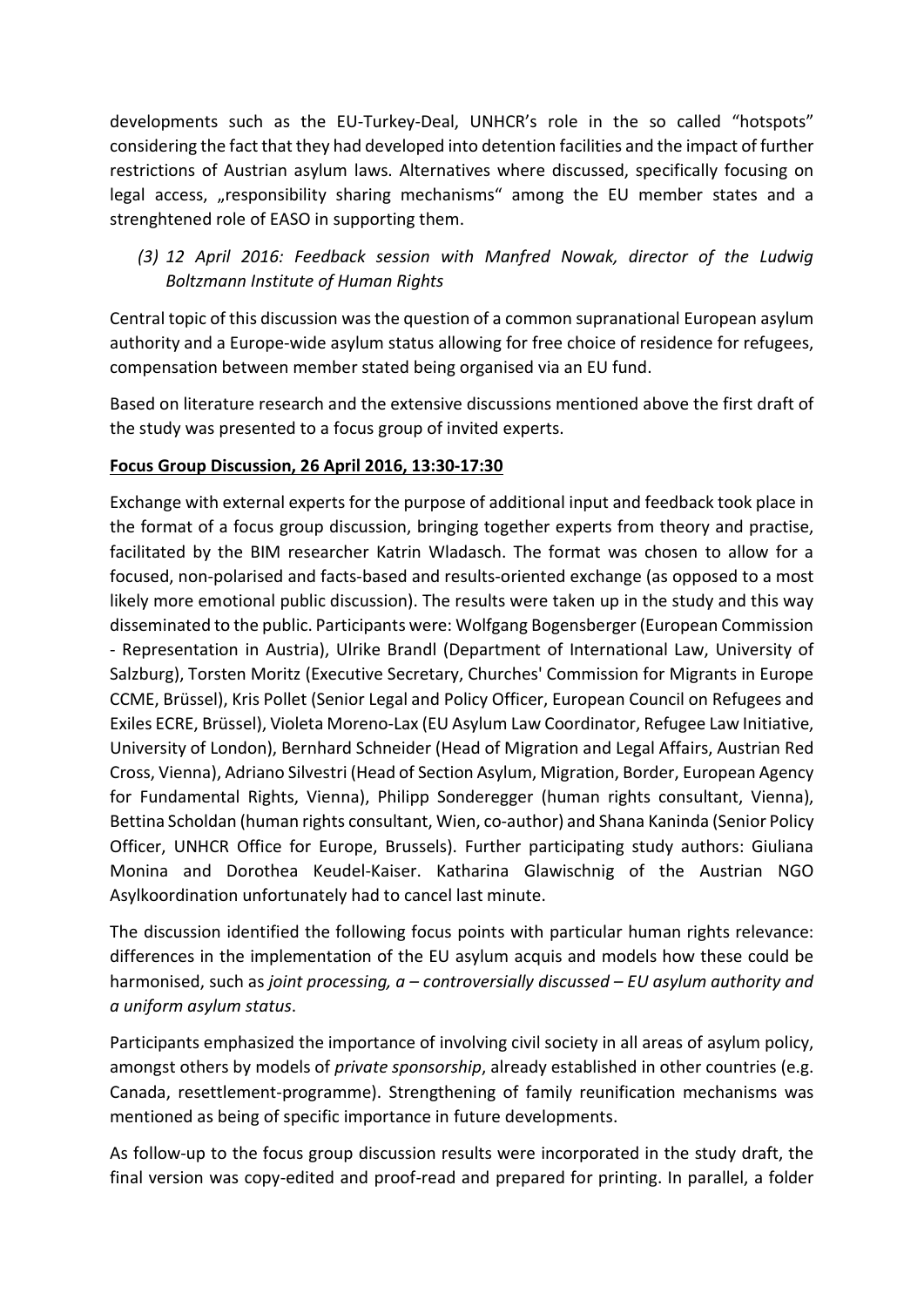was drafted summarizing the main points of analysis and recommendations in German and English.

# Acknowledgments

We would specifically like to thank the participants of the focus group discussion who joined us also from London and Brussels to share their expertise with us in times of especially tight schedules due to the dramatic developments in their area of expertise.

# Structure of the study

The research phase (literature research, workshops) resulted in the following structure of the study:

I.

 Description of the EU's obligations towards protection seekers with regard to international and EU law as a basis for the following parts dealing with the EU asylum acquis

II.

- Legal entry channels to the EU to prevent protection seekers risking their lives on dangerous routes of flight
	- o Resettlement programmes
	- o Right to family reunification
- Human rights based alternatives to the failed Dublin system
- Ways to reduce the divergence of national asylum systems
	- o "Joint" and "supported processing of asylum applications
	- $\circ$  A joint European asylum authority providing for a Europe wide asylum status

III.

• Reception conditions inside the EU

Current developments such as the EU-Turkey deal, the situation in the so called "hotspots" and the tendency to close borders in different EU member states are taken into account as integral part of the above chapters.

### Challenges

One of the major challenges were the constant new political developments regarding the topic with at times weekly new proposals and guidelines issued by the European Commission and daily news on human rights violations. The study tries to take those developments on board and at the same time keep to the basic questions as not to be outdated immediately.

The original ambitious plan to complete the study within 4 months to quickly react to the ongoing discussion turned out not to be feasible. Due to the dynamic of the political debate and the complexity of the topic the research as well as the final revisions took more time and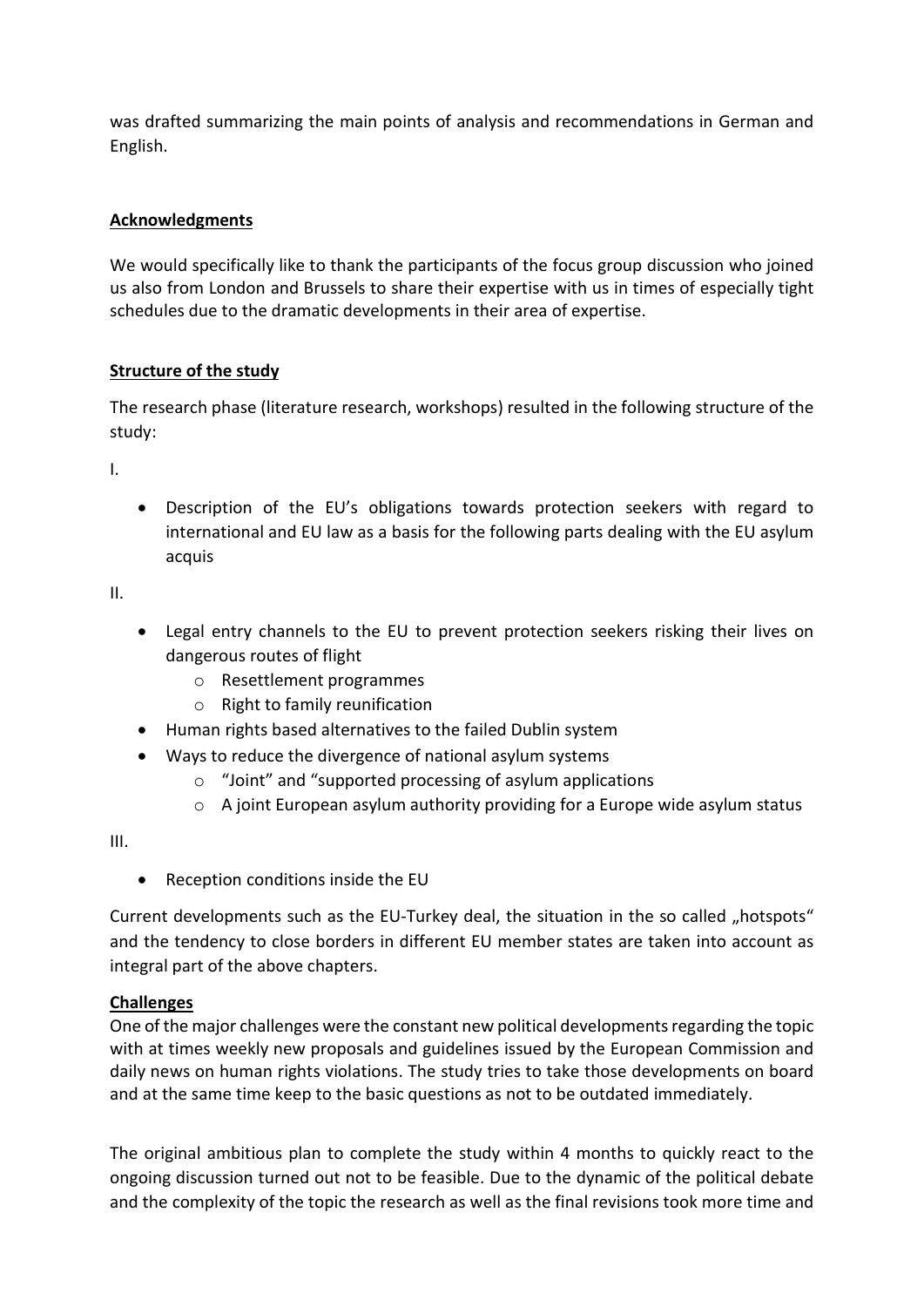resources than expected. In addition, a change of staff at the institute led to additional efforts in the initial phase, so the study finally came off printing at the beginning of July instead of May.

# Which sociopolitical purpose has the project fulfilled?

The study shows in a comprehensive way which human rights obligations towards protection seekers the EU as well as its member states have to comply to. It also analyses compatibility of the currently discussed approaches towards a solution in the different areas (legal access, European asylum system etc.) in relation to international and EU law. The recommendations developed as part of the study are intended to serve as reference for a substantive and profound political discussion – to be used by political representatives as well as civil society. As such the study addresses several socio-political levels:

- Policy makers: Recommendations are meant as guiding principles for politicians and policy consultants on the national as well as European level to counter the increasing ignorance towards legal obligations resulting from human rights and refugee law and should support a return to human rights standards in policy making.
- Civil society: NGOs should be able to use the study as a reference for argumentation in the political debate.

The study is being distributed to the scientific community engaged with the research topics of asylum and migration.

- General public: Results of the study are made available to the public via the BIM's different communication channels (BIM Info Newsletter, BIM CIRCLE Newsletter, Social Media, Website) as well as via the newsletter of Zentrums Polis – Politik Lernen in der Schule<sup>1</sup>, reaching teachers and thus indirectly pupils.
- Ultimately, pointing out human rights violations and discussing human rights based approaches to solutions is intended to result in an improvement of the situation of those seeking protection.

Addressing multipliers supports the aim of raising awareness for human rights violations in the area of asylum policy and at activation to disagree with policies implying such violations. In a broader sense, the study is understood as a contribution to the ongoing discussion of the project "Europe" as a community of values. Raising awareness for a human rights perspective as basis of this project seems essential.

### What were the reactions of others to this project?

Considering its topicality and relevance work on the study was perceived with high interest:

- As decribed above, we were very happy about the readiness of a group of high-level experts from think tanks, NGOs, academia and EU institutions to participate in our focus group in times of specific engagement of this group of experts.
- Continuous media and institutional requests for information regarding Austrian and European asylum policy show the urgent need for fundamental human rights based information on on the topic. Study results are presented at conferences such as the Alumni-Salon of the Heinrich-Böll-Foundation on "Strategies of a sustainable refugee policy" on 29 October in Berlin.

 $\overline{a}$ 

 $1$  Dissemination will take place in autumn 2016 at the beginning of the new school year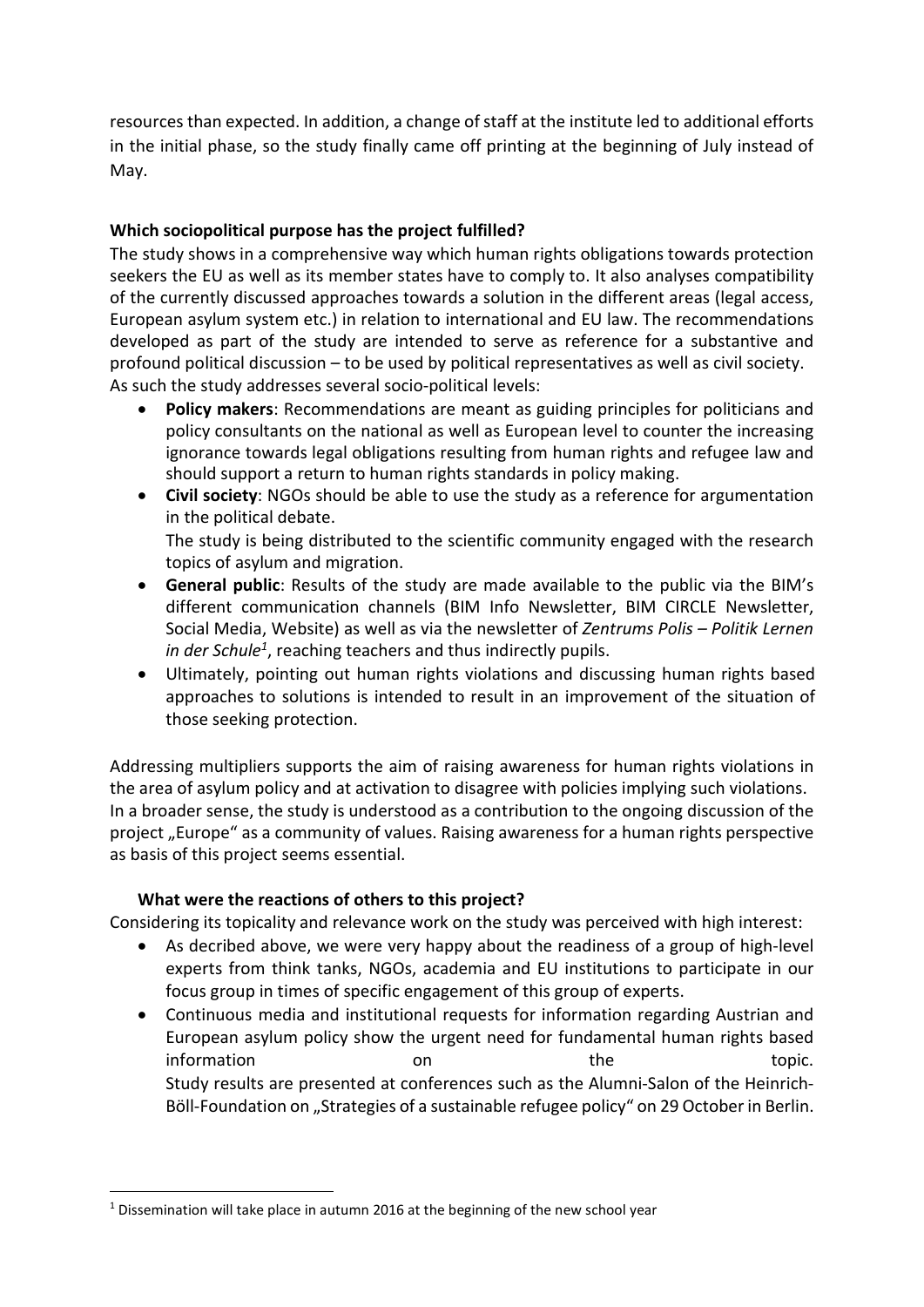Last, but not least the support from donors (individuals as well as organisations) who are active in the legal and asylum-related field confirmed the timeliness and relevance of the study.

|  |  | What was the donated money spent for? |
|--|--|---------------------------------------|
|--|--|---------------------------------------|

|                                                   | Total       | <b>Budget</b> |
|---------------------------------------------------|-------------|---------------|
| <b>Staff costs</b>                                |             |               |
| Reseach, drafting                                 | € 19.614,69 | € 19.100,00   |
| Project coordination, coordination of expert team | € 3.028,83  | € 2.700.00    |
| Dissemination                                     | € 3.873,01  | € 3.700,00    |
| Round Table – Preparation and organisation        | € 3.779,84  | € 3.800,00    |
| <b>Staff costs total</b>                          | € 30.296,37 | € 29.300,00   |
| <b>Other costs Round Table</b>                    |             |               |
| Other costs Round Table                           | € 2.724,94  | € 2.700,00    |
| <b>Total Round Table</b>                          | € 2.724,94  |               |
| Other costs study                                 |             |               |
| Printing, Layout etc                              | € 2.796,20  | € 3.800.00    |
| <b>Total study</b>                                | € 2.796.20  |               |
| Total                                             | € 35.817,51 | € 35.800.00   |

Deviations of costs in relation to the budget were minor, since costs for publishing of the study were slightly lower than assumed the higher effort for human resources could be compensated.

A detailed list of expenditure can be found in the annex.

The study can be downloaded at:

http://bim.lbg.ac.at/en/story/news/study-new-asylum-policy-europe-opting-rights-based-approach

#### Annex

- Invitation and participants Focus Group Discussion
- Photos Focus Group Discussion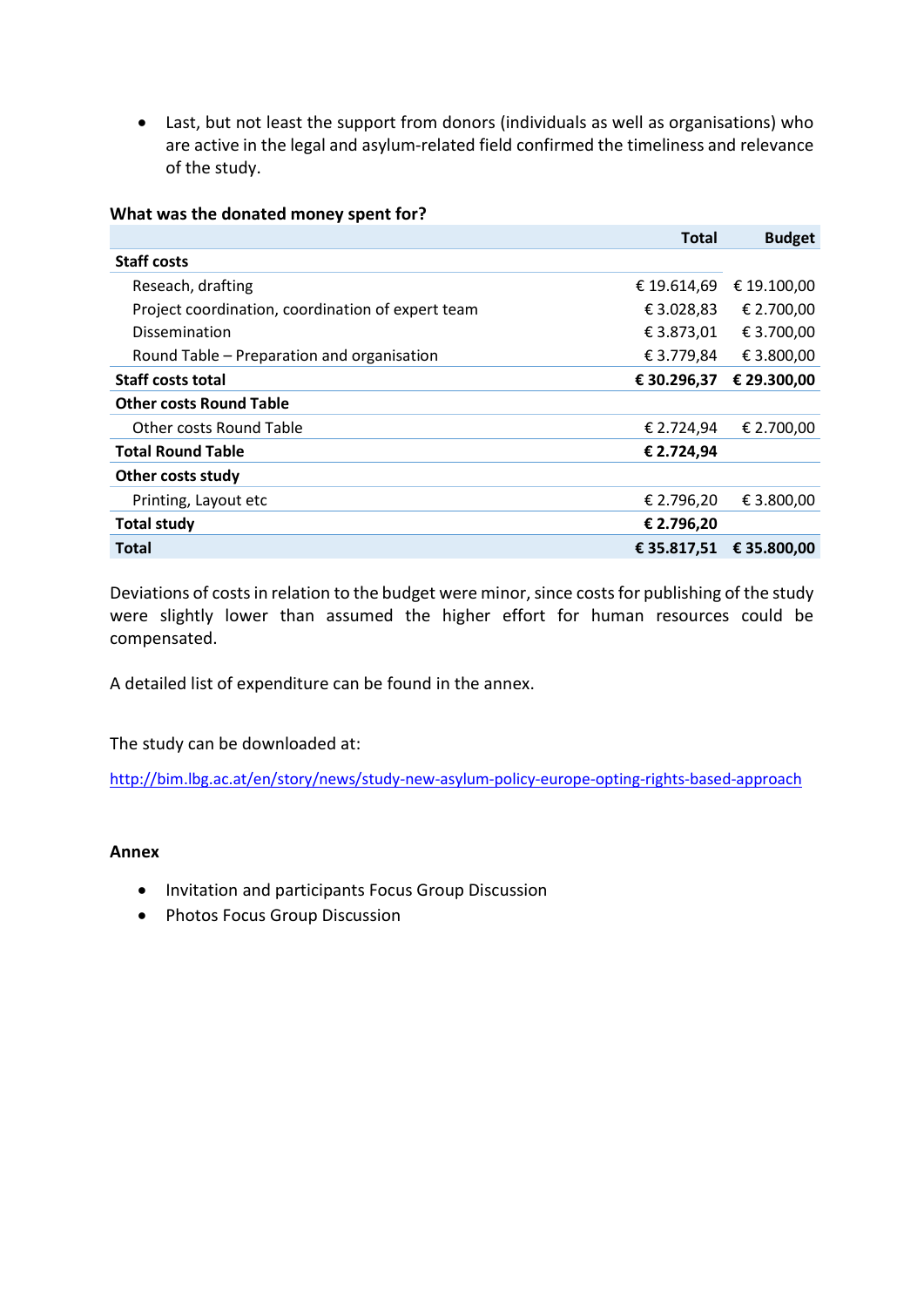| Bogensberger, Wolfgang |                                                                                                                                                                                                                                                      |
|------------------------|------------------------------------------------------------------------------------------------------------------------------------------------------------------------------------------------------------------------------------------------------|
|                        | Institution: European Commission - Representation in Austria<br>Former research staff of the European Parliament in Brussels and Strasbourg, member of the Legal Service of the European<br>Commission in Brussels.                                  |
| Brandl, Ulrike         |                                                                                                                                                                                                                                                      |
|                        | Institution: University of Salzburg, Department of International Law<br>Focus: Refugee, asylum and migration law, human rights protection, International Organisations, sanctions and means to<br>implement international legal obligations          |
| Glawischnig, Katharina |                                                                                                                                                                                                                                                      |
|                        | Institution: Asylkoordination Österreich, Vienna<br>Focus: Legal expert concerning unaccompanied minor refugees, member of the board of Network Childrens' Rights,<br>member of the steering committee of the Separated Children in Europe Programme |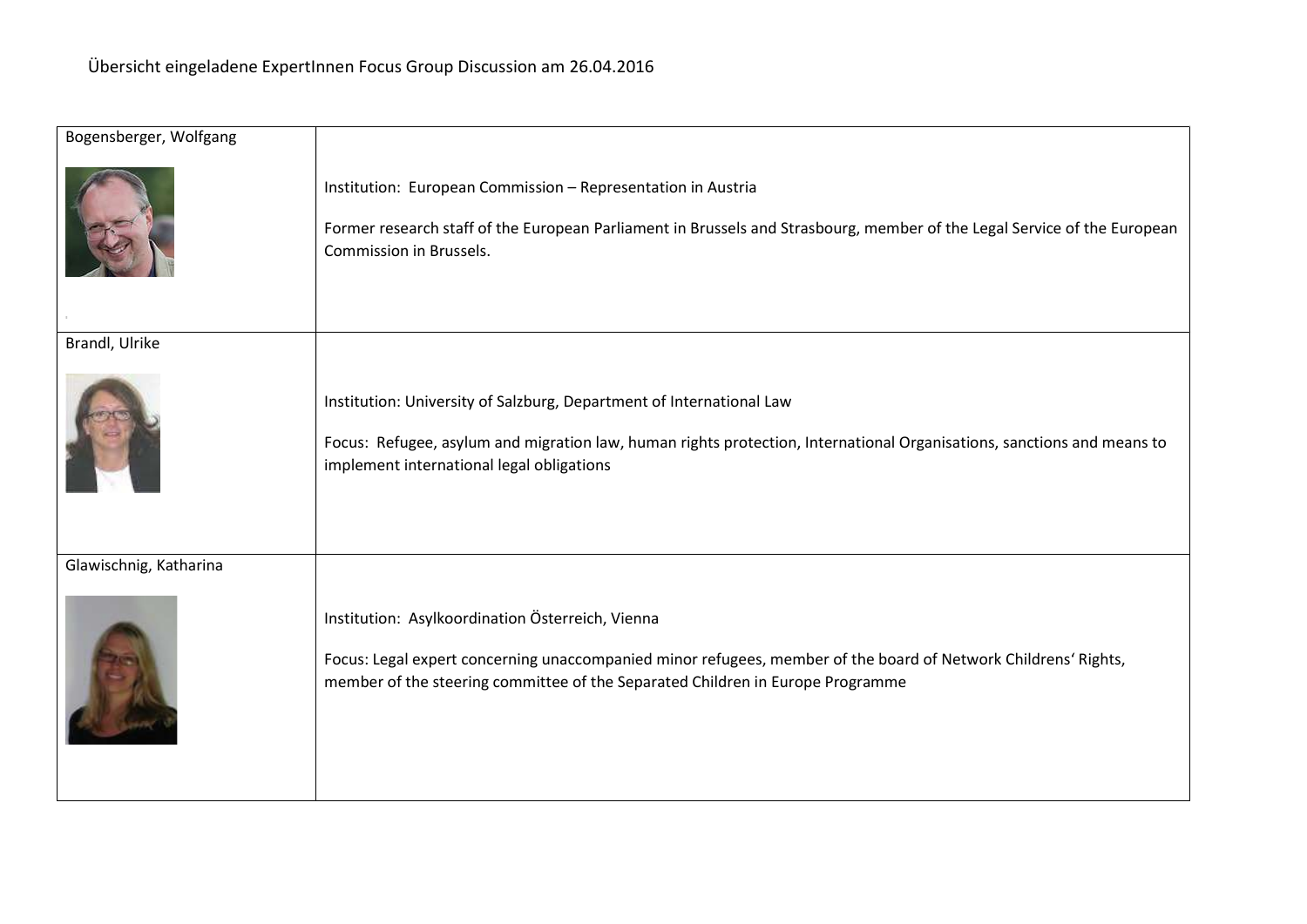| Dr. Moritz, Torsten     |                                                                                                                                                                                                                                                                                                                                                                                                                                               |
|-------------------------|-----------------------------------------------------------------------------------------------------------------------------------------------------------------------------------------------------------------------------------------------------------------------------------------------------------------------------------------------------------------------------------------------------------------------------------------------|
|                         | Institution: Churches' Commission for Migrants in Europe (CCME)<br>Focus: Protection of refugees, trafficking in human beings, labour migration, migration and development                                                                                                                                                                                                                                                                    |
| Pollet, Kris            |                                                                                                                                                                                                                                                                                                                                                                                                                                               |
|                         | Institution: European Council on Refugees and Exiles (ECRE)<br>Focus: Coordination and development of ECRE's policy and legal work, former work on asylum and migration at the<br>Amnesty International EU Office, EU asylum and migration law, detention, procedural guarantees, reception conditions<br>for asylum seekers                                                                                                                  |
| Dr. Moreno-Lax, Violeta | Institution: University of Liverpool and University of London                                                                                                                                                                                                                                                                                                                                                                                 |
|                         | Focus: Lecturer at the legal department of the University of Liverpool and EU asylum law coordinator of the refugee law<br>initiative at the University of London, Expert consultant at the European Parliament and the European Commission as<br>well as NGOs and governmental institutions, member of the Centre for Law and Society in a Global Context, research on<br>border control, international protection and migration management. |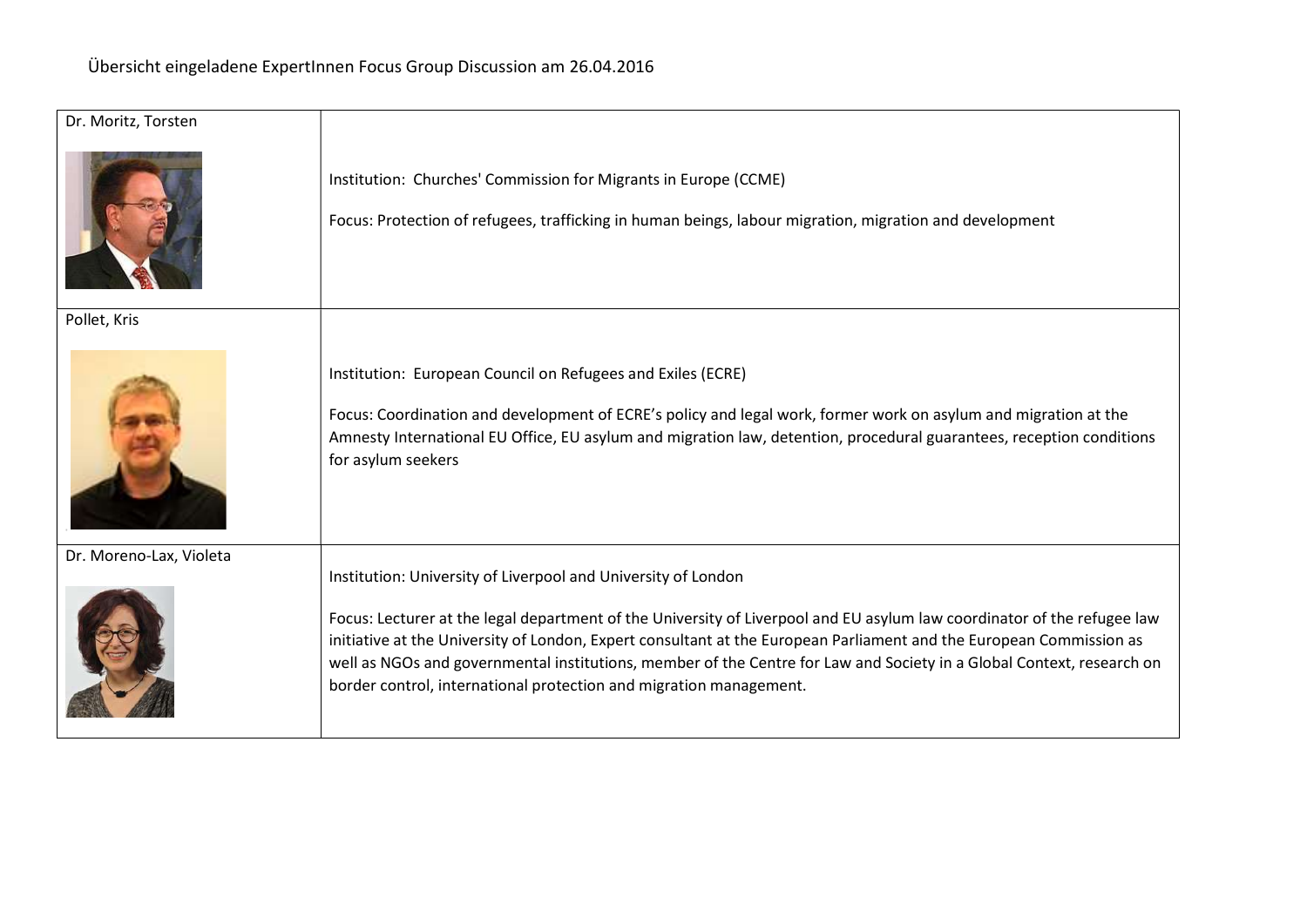| Dr. Schneider, Bernhard |                                                                                                                                                                                                                                                                                                                |
|-------------------------|----------------------------------------------------------------------------------------------------------------------------------------------------------------------------------------------------------------------------------------------------------------------------------------------------------------|
|                         | <b>Institution: Austrian Red Cross</b><br>Focus: Overall legal expertise relevant for the Red Cross (medical and health, humanitarian, labour and social law),<br>migration focus in the Red Cross network PERCO, Red Cross policy development to support rights of asylum seekers and<br>migrants at EU level |
| Silvestri, Adriano      |                                                                                                                                                                                                                                                                                                                |
|                         | Institution: European Agency for Fundamental Rights (FRA) in Wien<br>Focus: Head of Head of Section Asylum, Migration, Border, contributor to the development of UNHCR guidelines (on<br>child protection and internally displaced persons)                                                                    |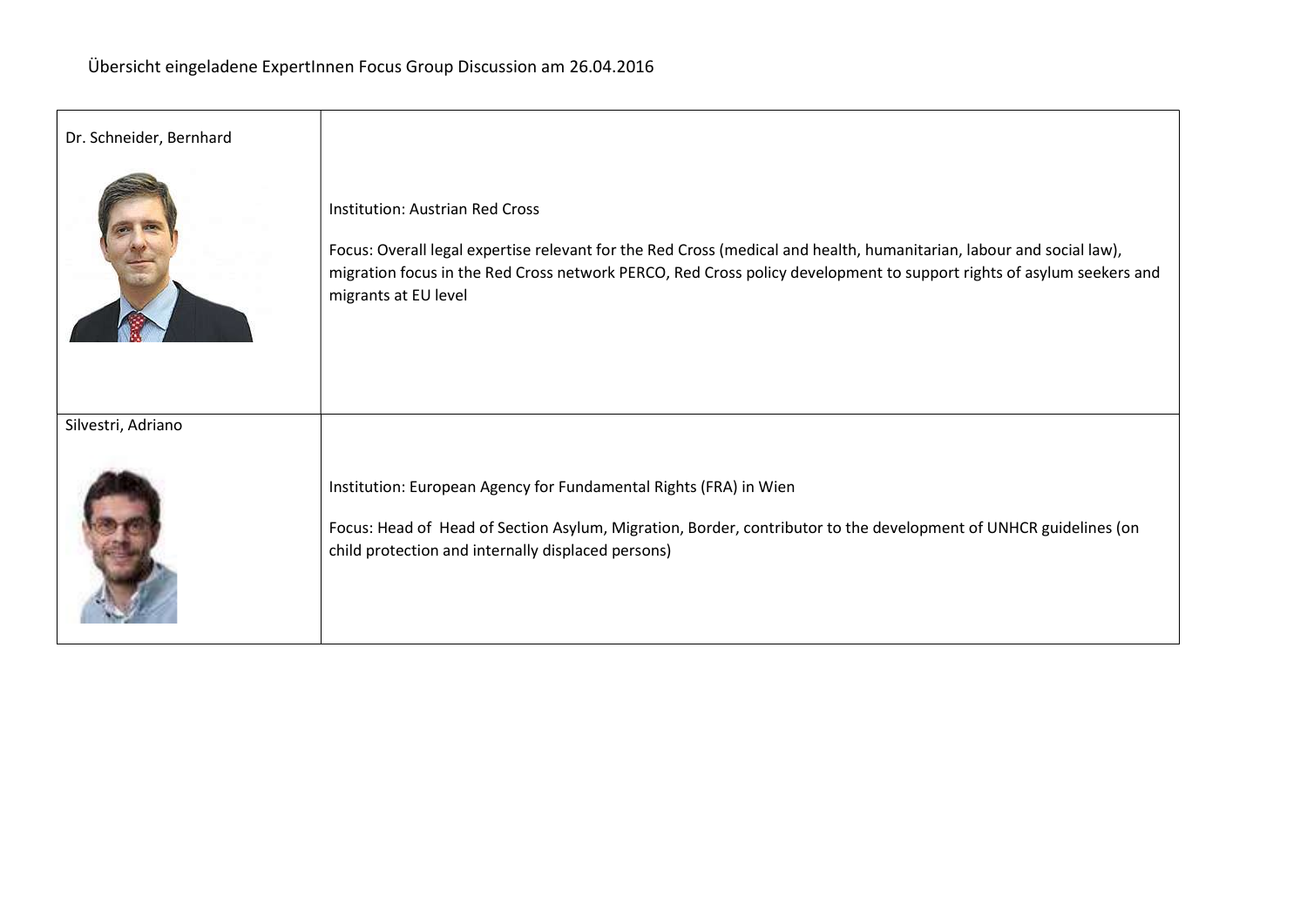| Sonderegger, Philipp   |                                                                                                                                                                                                                                                        |
|------------------------|--------------------------------------------------------------------------------------------------------------------------------------------------------------------------------------------------------------------------------------------------------|
|                        | Institution: Consultant and independent human rights expert, former representative of SOS Mitmensch, OS'T: Network<br>for organisational consulting, social research, supervision and training<br>Focus: Human rights, democracy, politics, networking |
| Kaninda, Shana (right) | Institution: UNHCR Office for Europe, Brussels<br>Focus: Policy development, legal issues, führende Politikverantwortung (Recht), operations management in Botswana                                                                                    |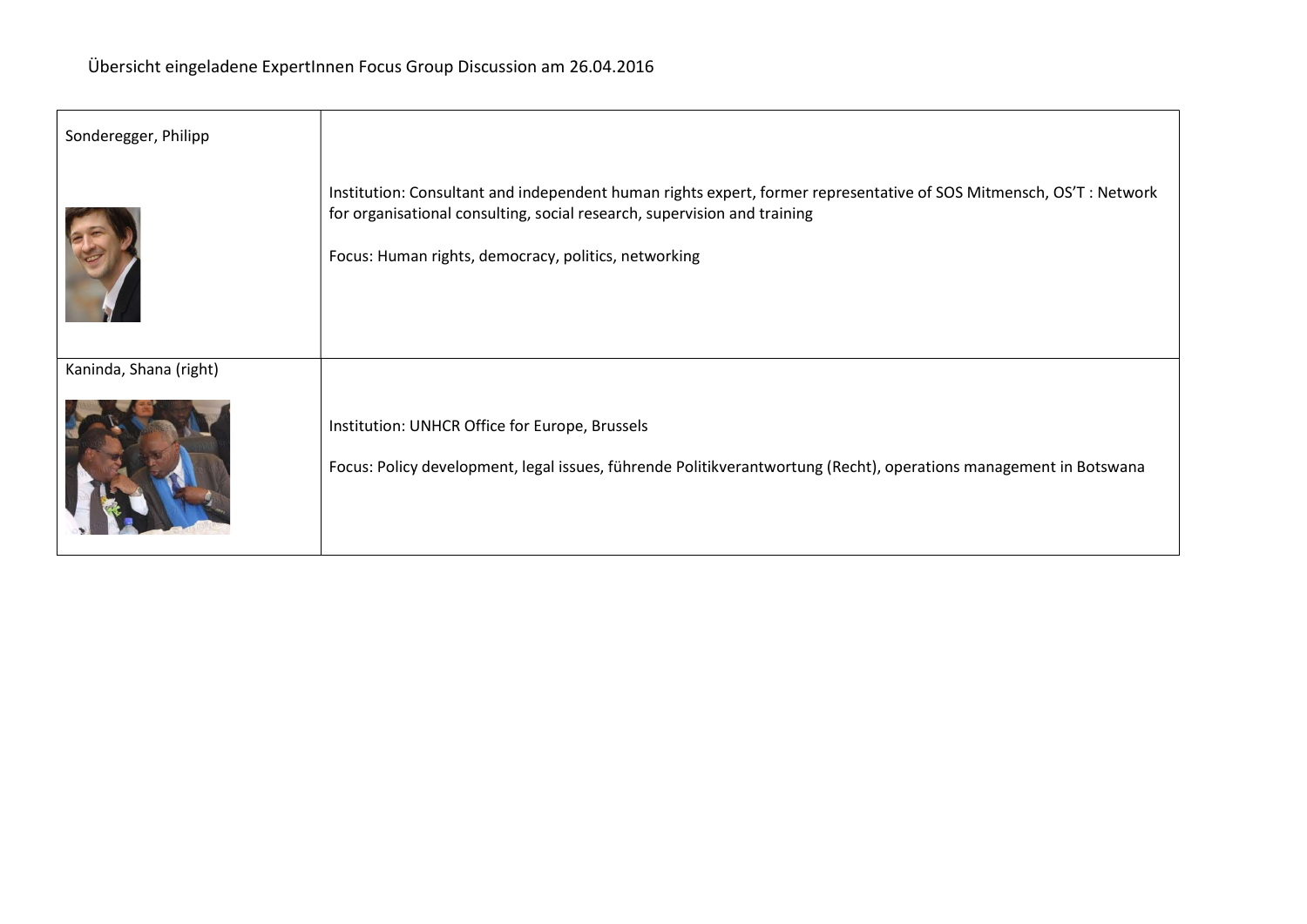

left to right: Kaninda Shana, Philipp Sonderegger, Adriano Silvestri



left to right: Bettina Scholdan, Giuliana Monina, Katrin Wladasch, Dorothea Keudel-Kaiser

left to right: Ulrike Brandl, Torsten Moritz, Violeta Moreno-Lax, Giuliana Monina, Katrin Wladasch, Dorothea Keudel-Kaiser, Bernhard Schneider, Kaninda Shana, Philipp Sonderegger, Adriano Silvestri, Wolfgang Bogensberger





left to right: Moritz, Torsten, Bernhard Schneider, Kaninda Shana, Philipp Sonderegger, Adriano Silvestri, Wolfgang Bogensberger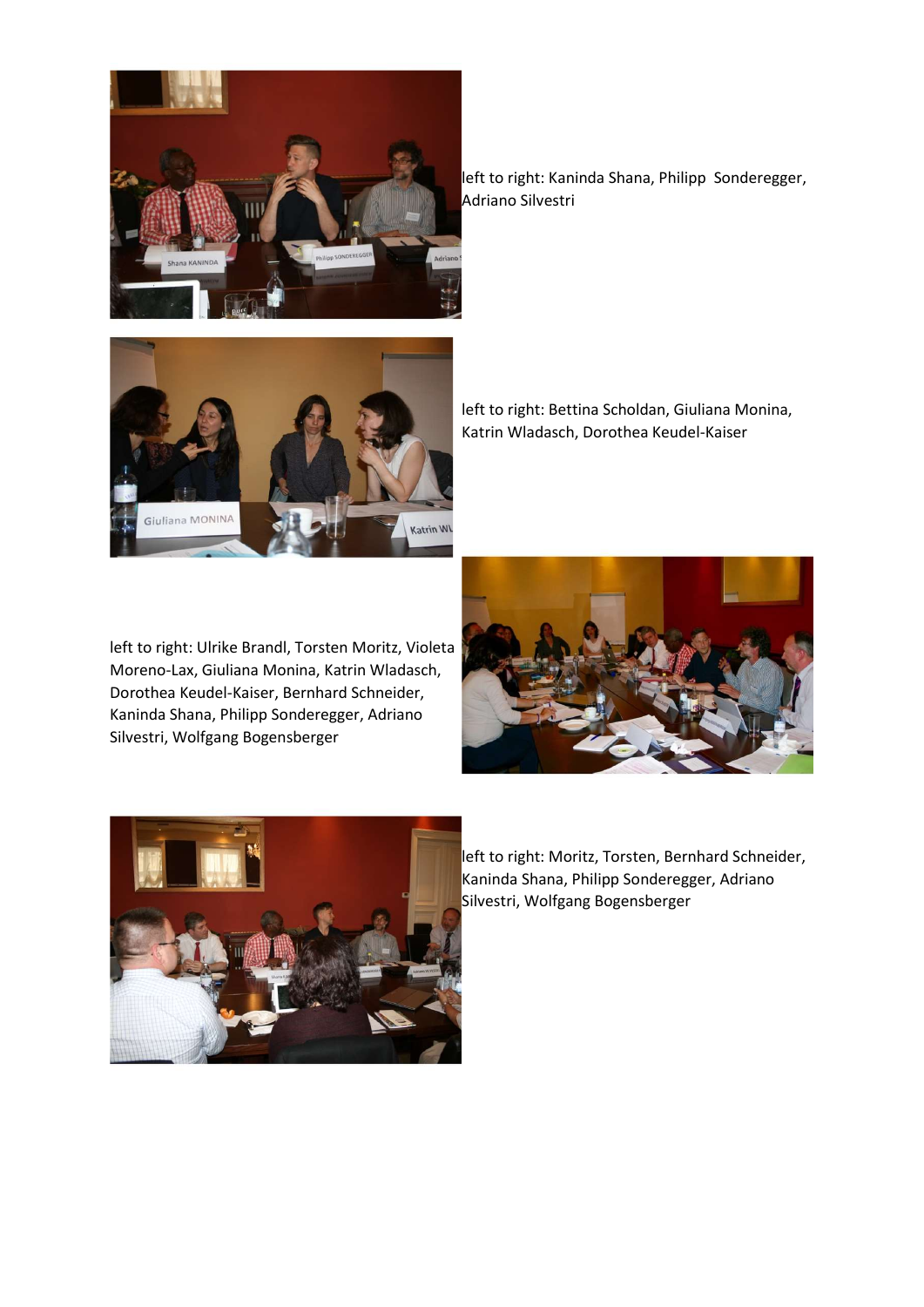

left to right: Giuliana Monina, Katrin Wladasch, Dorothea Keudel-Kaiser



Wolfgang Bogensberger

Kris Pollet, Ulrike Brandl